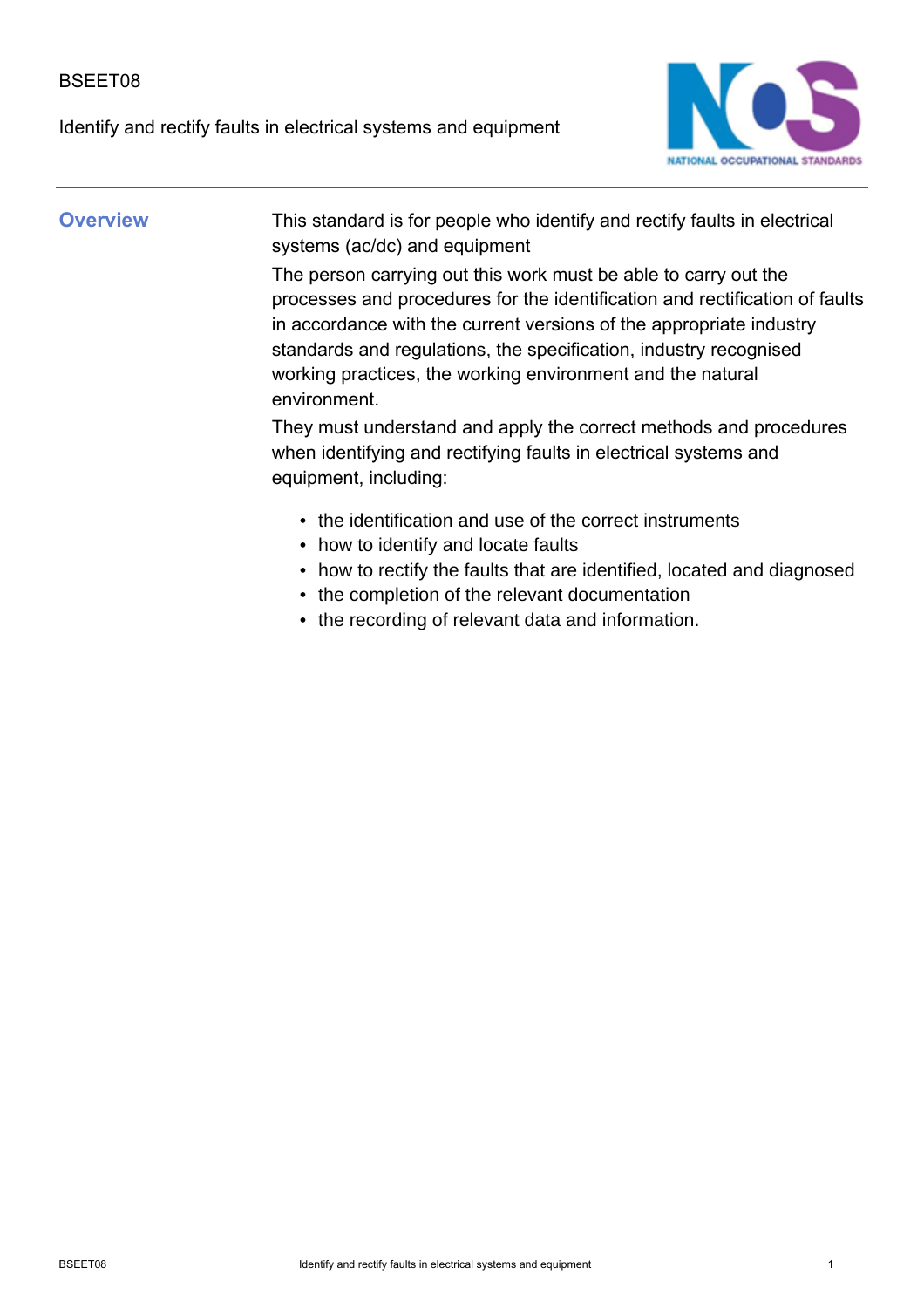Identify and rectify faults in electrical systems and equipment



# **Performance criteria**

*You must be able to:*

- 1. obtain clear and detailed information about the reported fault(s) and any components which need to be replaced from relevant:
	- sources of information
	- documentation

2. advise the relevant people clearly and accurately about the potential disruption and consequences of carrying out the processes and procedures for the identification and rectification of faults

3. confirm a programme of work with the relevant people in accordance with organisational procedures

4. determine and obtain the resources required, as relevant, to undertake:

- the identification and location of the fault(s)
- the rectification of the fault(s)
- 5. select the instruments to be used

6. confirm that the instruments are fit for purpose and have a current calibration certificate

7. identify the correct means of electrical isolation prior to commencing the fault identification and rectification process

8. complete safe-isolation as and when required to ensure the safe fault identification and rectification in electrical cables, conductors and/or wiring system and the associated equipment, accessories and components

9. comply with industry practices and organisational procedures to ensure the co-ordination of site services and the activities of other trades affected by:

- the identification and location of the fault(s)
- the rectification of the fault(s)

10. identify, locate, diagnose and rectify faults

11. repair, remove and replace in accordance with industry recognised methods and procedures, as appropriate:

- electrical cables, conductors and/or wiring system
- equipment, accessories and components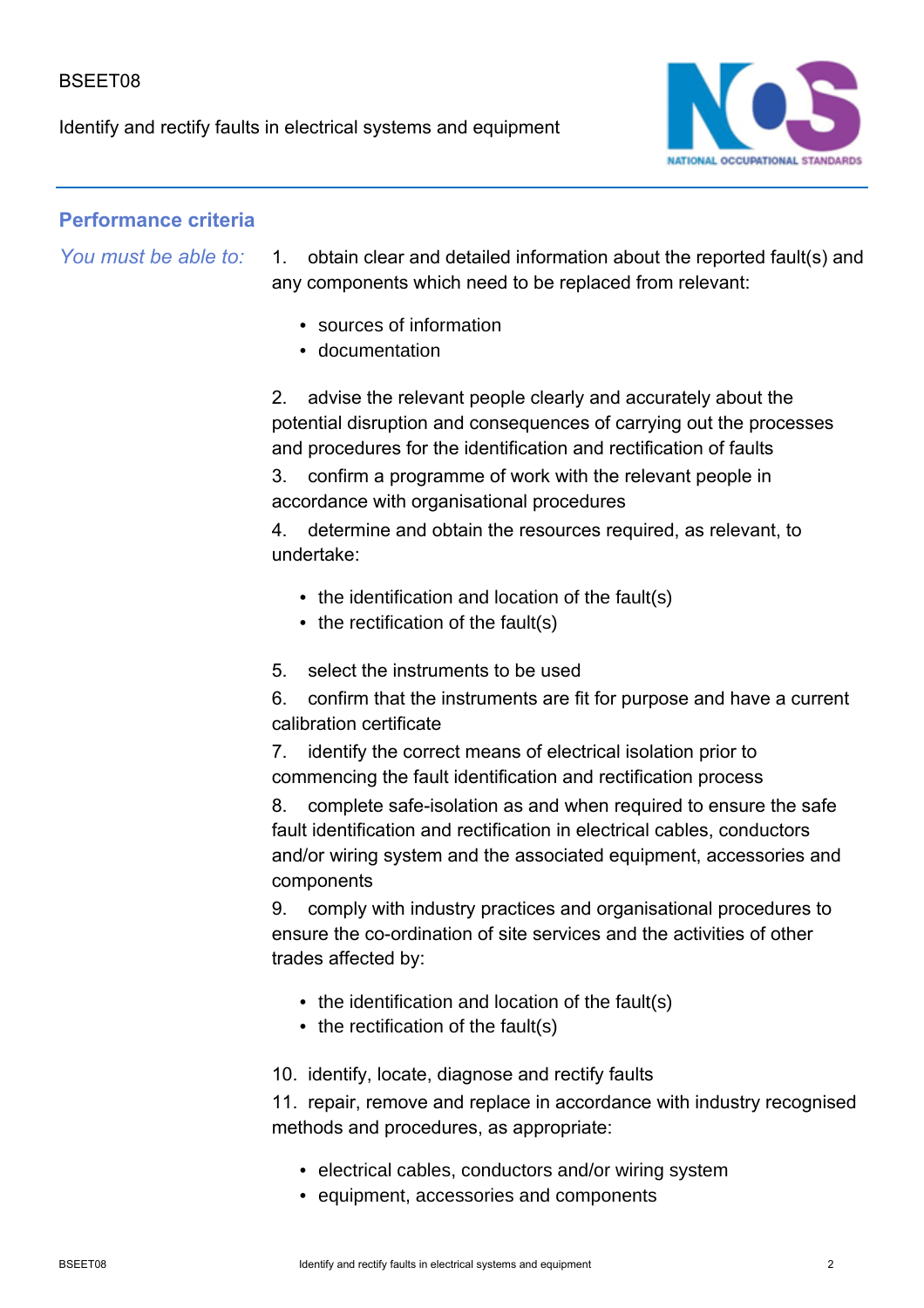Identify and rectify faults in electrical systems and equipment



12. ensure, if the fault(s) cannot be corrected immediately, the safety of the relevant:

- electrical cables, conductors and/or wiring system
- equipment, accessories and components

13. inspect and test, as appropriate and in accordance with industry recognised methods and practices the repaired and/or replaced:

- electrical cables, conductors and/or wiring system
- equipment, accessories and components

14. provide clear and accurate information to relevant people about the electrical system and equipment in terms of:

- hand over to the customer/client
- any variations to the original system and/or its equipment
- customer/client acceptance of the completed work in
- accordance with organisational procedures

15. relevant documentation being completed and recorded in the appropriate information systems in accordance with organisational procedures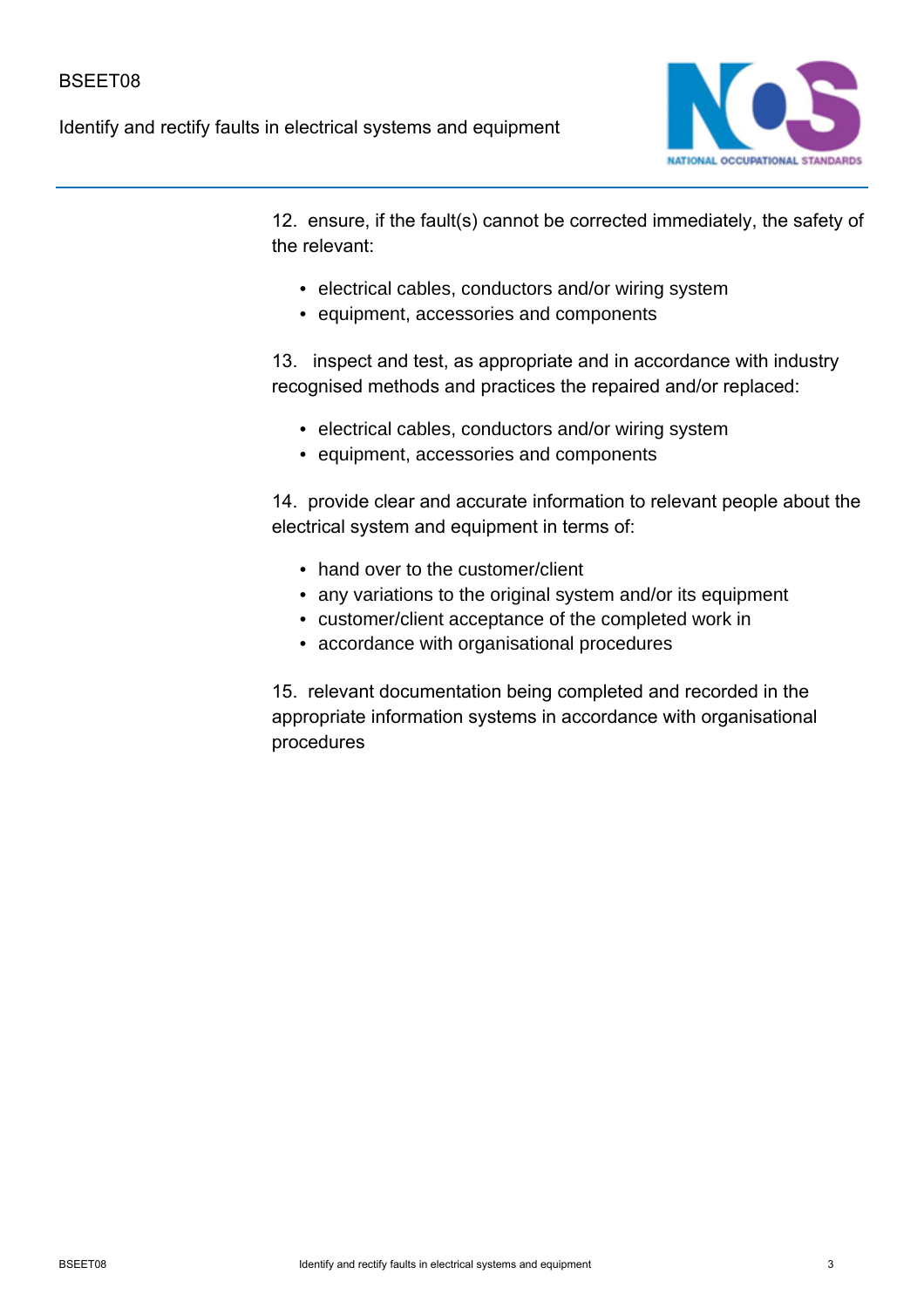Identify and rectify faults in electrical systems and equipment



# **Knowledge and understanding**

# *understand:*

You need to know and 1. the operation, applications, advantages and limitations of different electrical systems

> 2. how to obtain clear and detailed information about the reported fault(s) and any components which need to be replaced from:

- relevant sources of information
- relevant documentation

3. the organisational procedures and industry practices when carrying out the processes for the identification and rectification of faults for:

- advising the relevant people about the potential disruption and consequences
- confirming a programme of work with the relevant people
- ensuring the coordination of site services and the activities of other trades affected

4. how to determine and obtain the resources required, as relevant, to undertake:

- the identification and location of the fault(s)
- the rectification of the fault(s)
- 5. how to select the instruments to be used

6. how to confirm that the instruments are fit for purpose and have a current calibration certificate

- 7. the correct procedures for safe isolation
- 8. the techniques to identify, locate, diagnose and rectify faults

9. how to repair, remove and replace in accordance with industry practices:

- electrical cables, conductors and/or wiring system
- equipment, accessories and components

10. how to ensure, if the fault(s) cannot be corrected immediately, the safety of the relevant:

- electrical cables, conductors and/or wiring system
- equipment, accessories and components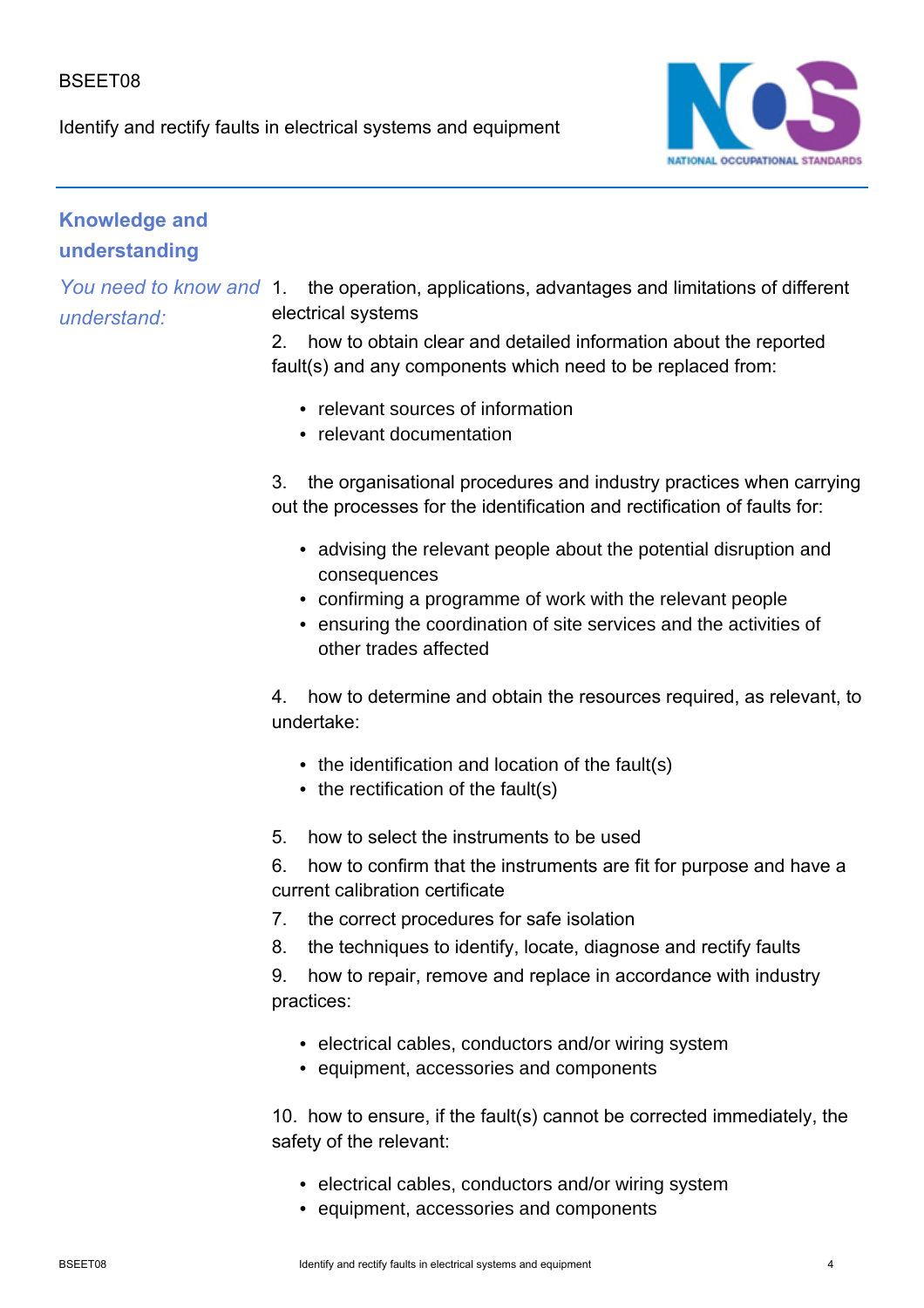Identify and rectify faults in electrical systems and equipment



11. the methods and processes to inspect and test, as appropriate and in accordance with industry practices, the repaired and/or replaced:

- electrical cables, conductors and/or wiring system
- equipment, accessories and components

12. how to provide clear and accurate information to relevant people about the electrical system and equipment in terms of:

- hand over to the customer/client
- any variations to the original system and/or its equipment
- customer/client acceptance of the completed work in accordance with organisational procedures
- relevant documentation being completed and recorded in the appropriate information systems in accordance with organisational procedures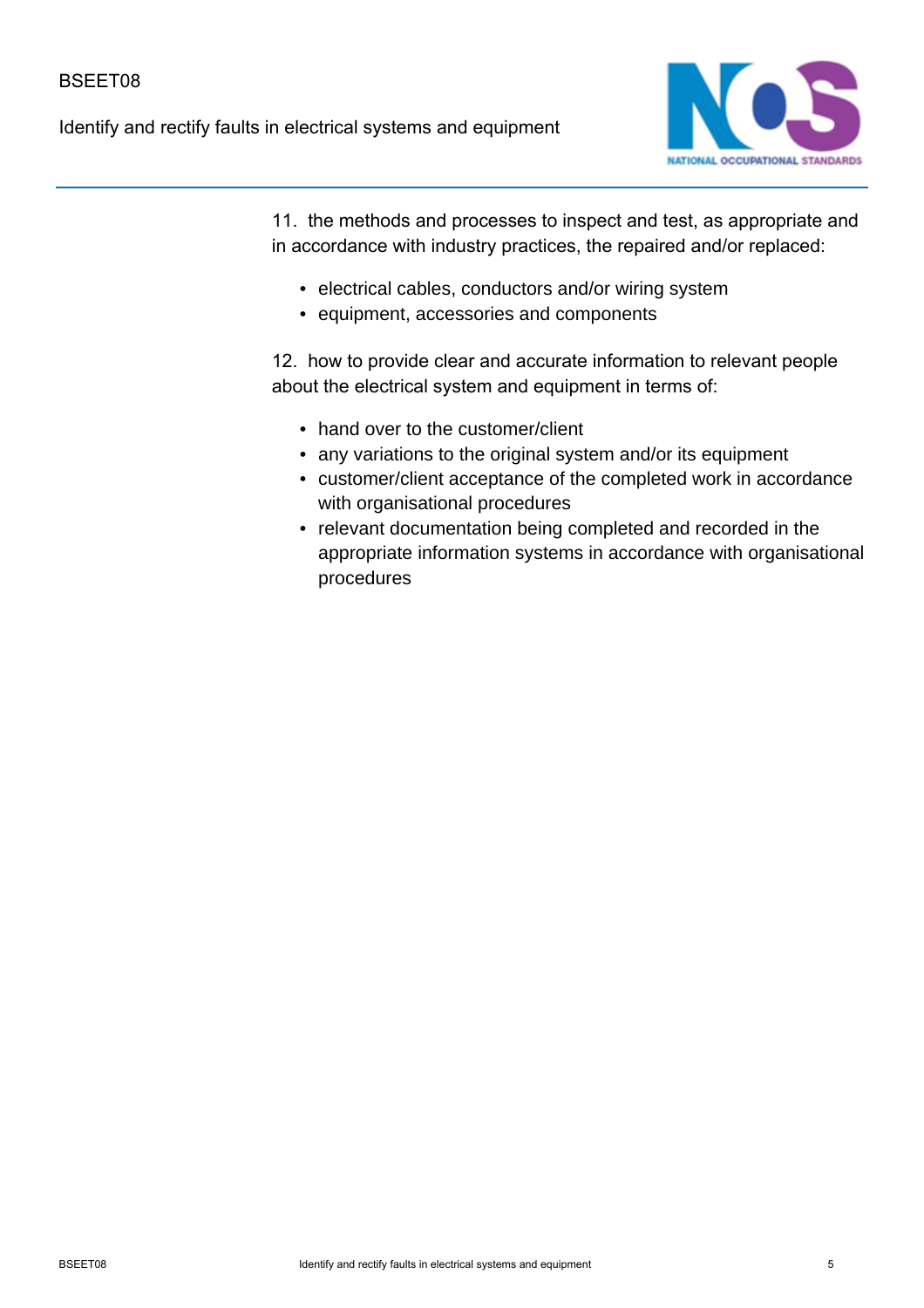Identify and rectify faults in electrical systems and equipment



**Scope/range**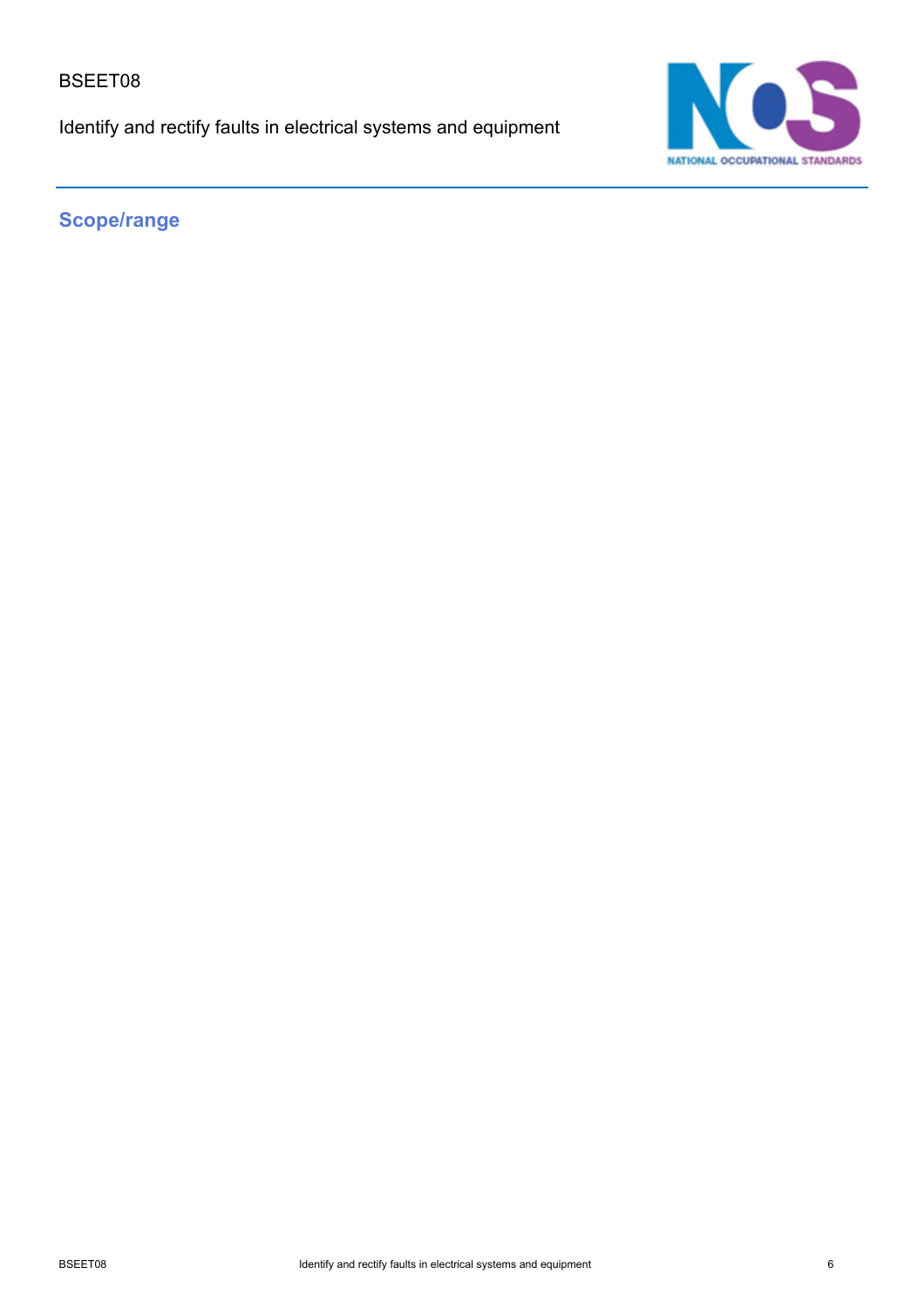Identify and rectify faults in electrical systems and equipment



# **Scope/range related Vorking environments (internal and/or external) to performance criteria**

- domestic
- non-domestic
	- commercial
	- industrial
	- agricultural
	- horticultural
	- leisure and entertainment
	- residential medical and care facilities
	- public highways and parks
	- public services establishments
	- pre-1919 traditional/historic buildings

# **Electrical system**

An electrical system (ac/dc), internal and/or external, in a building/structure that has an extra low voltage and/or low voltage single and/or multi-phase supply, circuits, equipment and components to provide:

- control
- communication
- heating
- lighting
- power

# **Organisation procedures**

- information management
- project management
- risk assessment
- risk management
- implementing and monitoring health and safety requirements and issues
- implementing and monitoring issues relating to the natural environment
- customer services
- accident reporting
- emergencies
- communication with relevant people

### **Resources**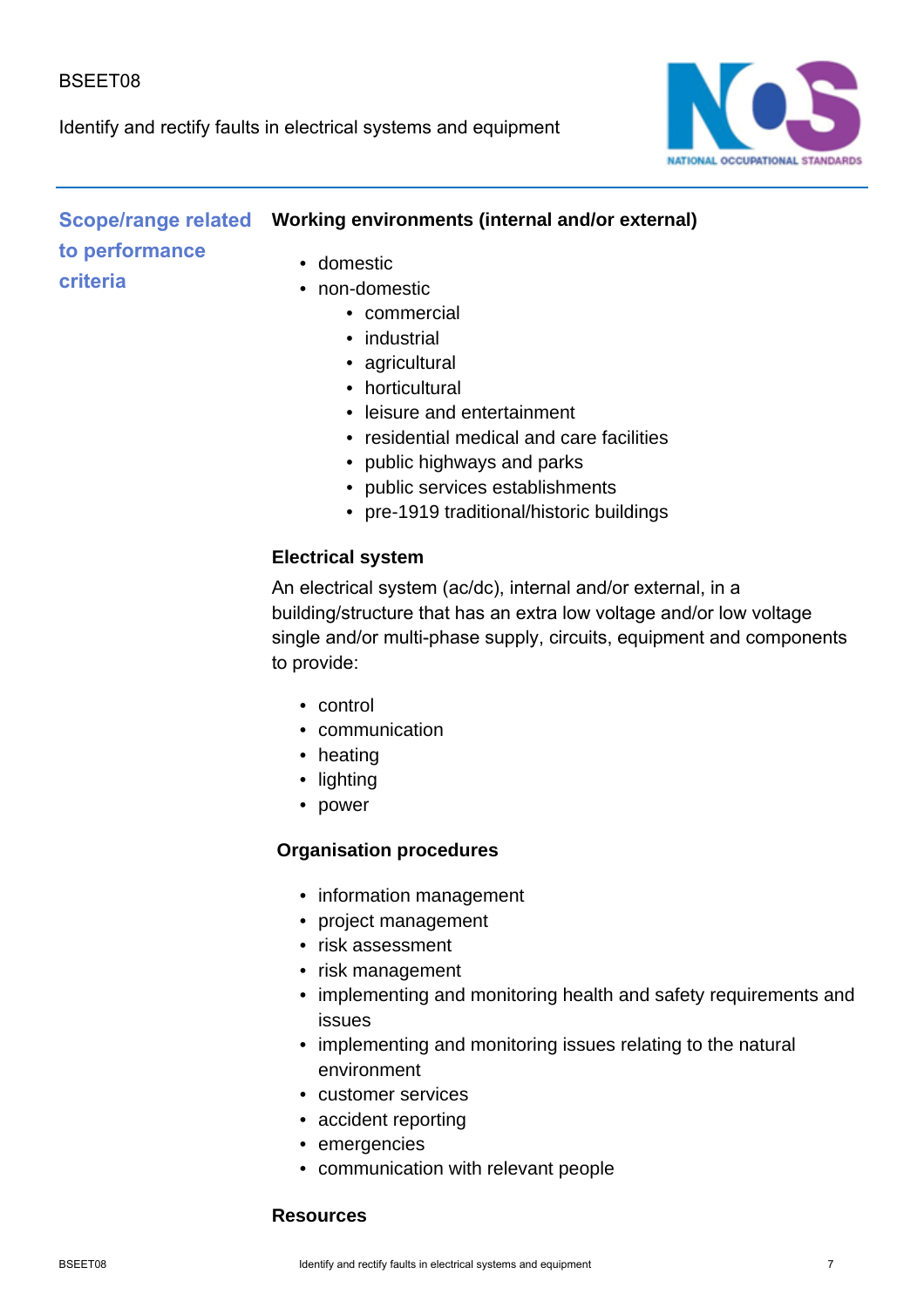Identify and rectify faults in electrical systems and equipment



- labour
- plant and equipment
- instruments
- finance
- IT
- materials and other consumables

# **Site services**

- electricity
- water
- gas
- oil
- drainage
- telecommunications
- data transmission either underground or overhead

# **Relevant people**

- customers/clients
- client representatives
- site/contract manager
- other contractors/trades
- members of the public
- work colleagues

# **Documentation**

- electrical installation certificates
- electrical installation condition reports
- minor electrical installation works certificates
- schedules of inspections
- schedules of test results
- operational instructions
- manufacturers' instructions
- handover agreements

# **Electrical cable, conductors and wiring systems**

- thermosetting insulated cables including flexes
- single and multicore thermoplastic and thermosetting insulated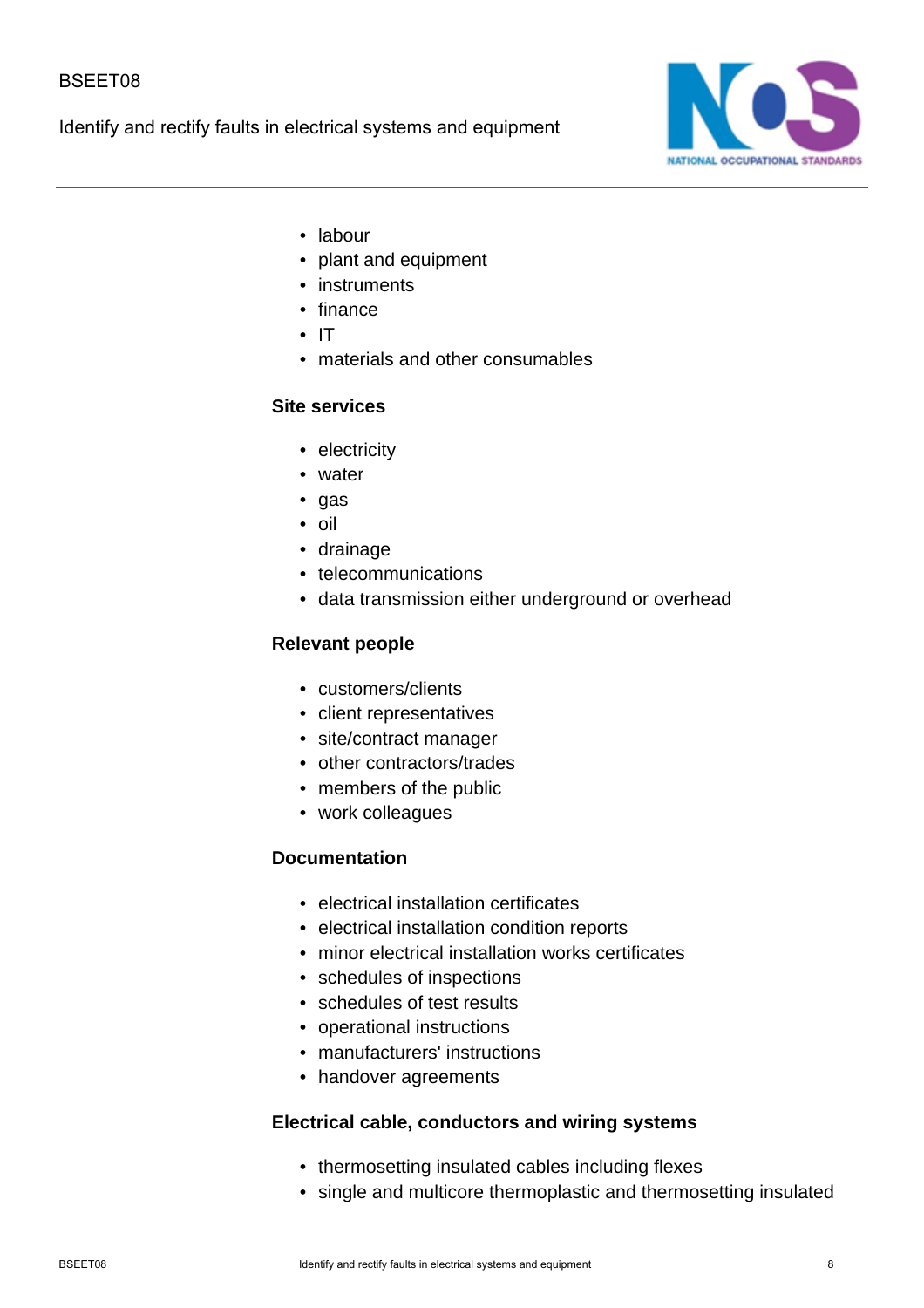Identify and rectify faults in electrical systems and equipment



cables

- flat profile cable
- mineral insulated cables
- earthed metallic cable
- single wire armoured cables
- armoured/braided flexible cables and cords
- data cables
- pre-fabricated conductor, cable and wiring systems
- fibre optic cable
- fire resistant cable
- bus-bar trunking

# **Equipment, accessories and components**

- consumer units
- distribution boards and/or panels
- isolators
- circuit breakers
- fuses
- switches
- socket-outlets
- earthing protection
- luminaires
- motor control equipment
- control panels alarms; emergency lighting; environmental control
- control devices electrical; electronic; electro-mechanical
- solar photovoltaic panels control equipment, components and accessories
- micro-wind turbine control equipment
- cable glands

### **Enclosures for cables, conductors and wiring systems**

- PVC and steel conduit
- PVC and steel trunking
- cable tray
- basket and ladder systems
- ducting systems
- bus-bar trunking
- pre-fabricated conductor, cable and wiring systems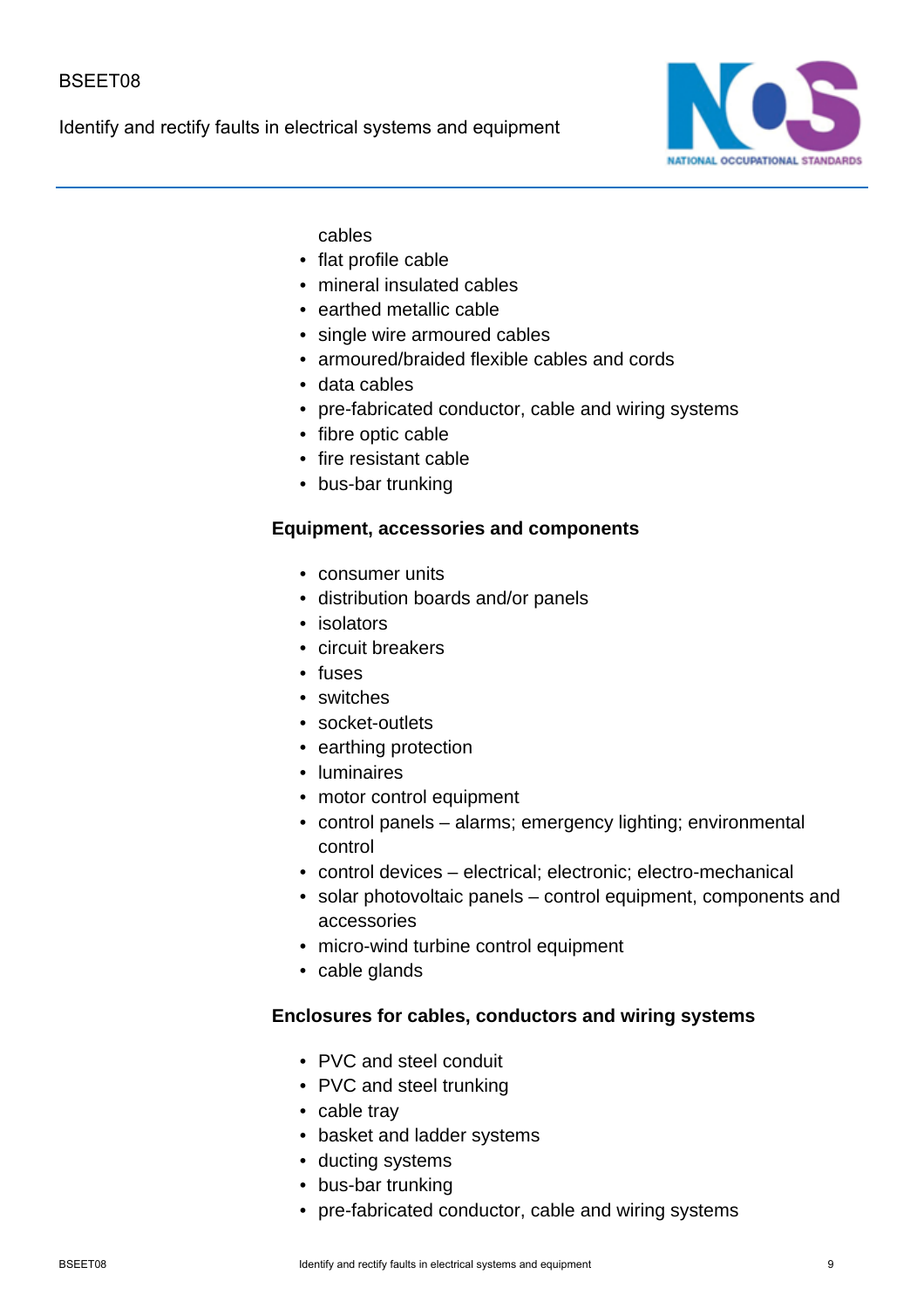Identify and rectify faults in electrical systems and equipment

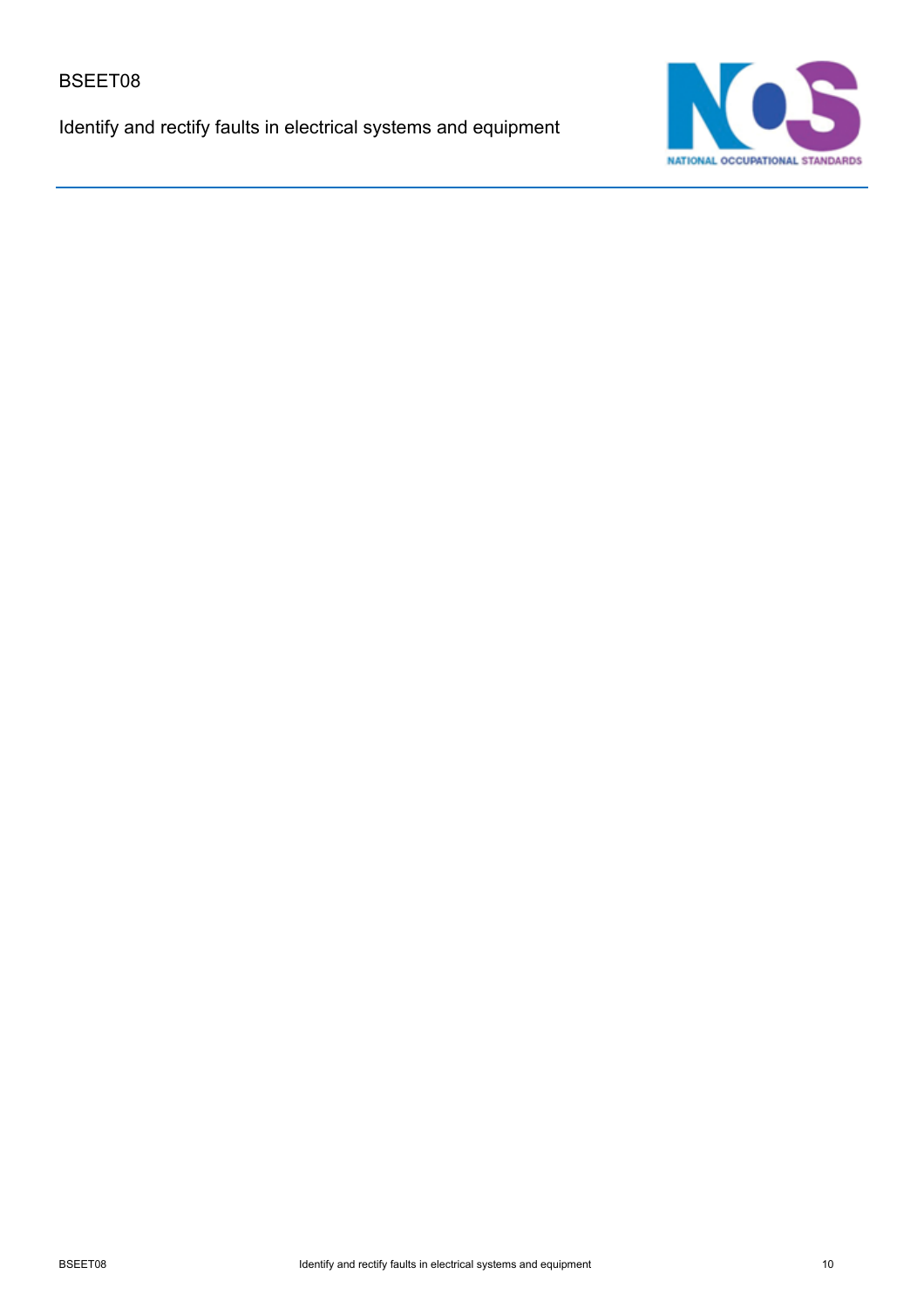Identify and rectify faults in electrical systems and equipment



**Glossary**